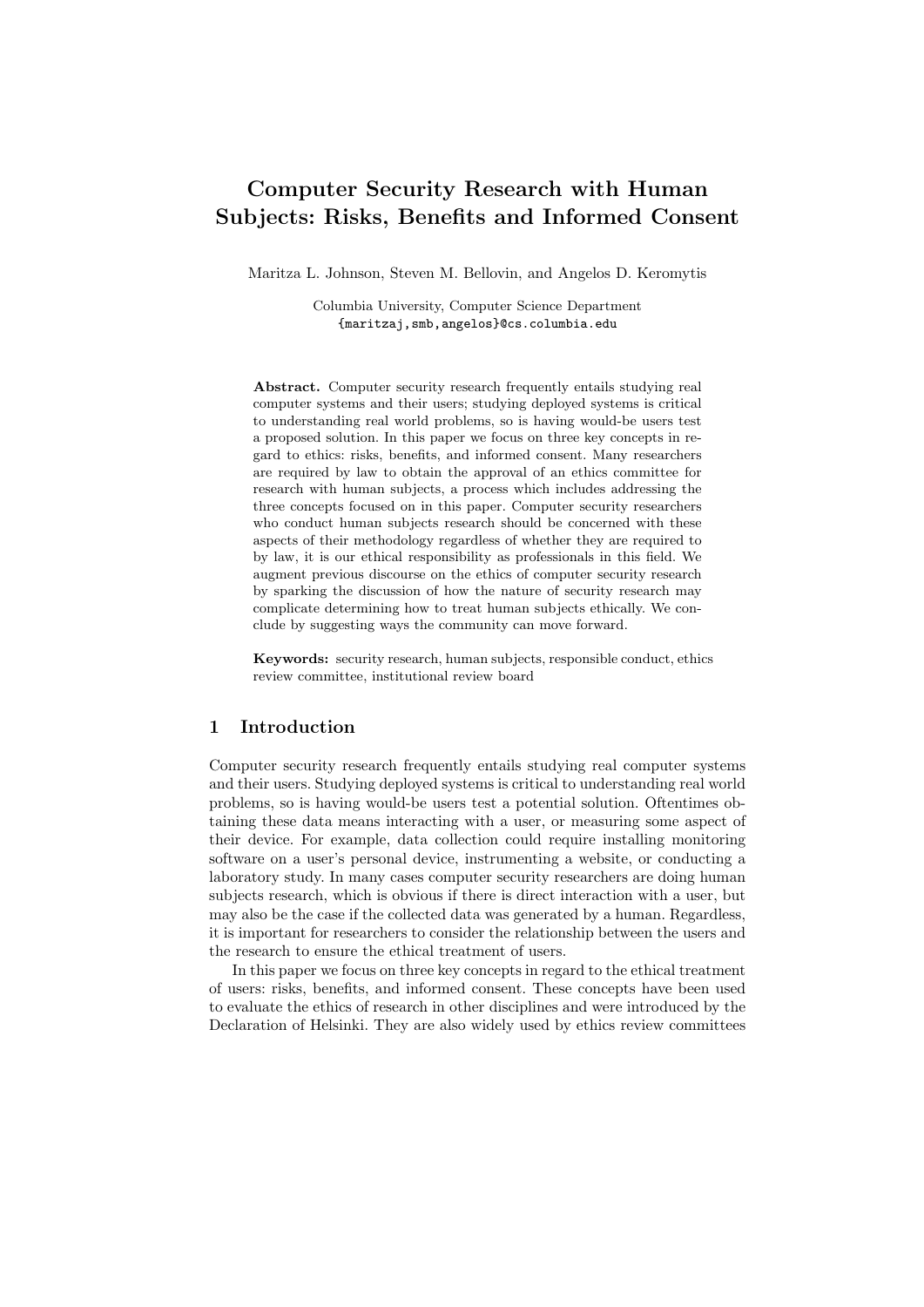and institutional review boards (IRB). Risk refers to the possibility that something negative will happen to the user as a result of the research. Benefits can be viewed as a something that could positively affect the user, or positively affect a larger population that the user is a member of. Informed consent typically means that the purpose and process of the research are explained to the user, along with the risks and benefits, to allow them to make the decision whether to participate. Researchers may be legally obligated to consider these concepts depending on their location and the nature of the research. In the United States, for example, human subjects research must be evaluated by an IRB, a committee tasked with ensuring people are treated ethically.

As computer security researchers, regardless of whether a committee review is required, we should explore what these concepts mean in regard to our research. Our goal with this paper is to identify some areas for future discussion, argue why our community should take the lead on these concepts, and suggest initial first steps. In the context of computer security research ethics, this paper is concerned with the ethical treatment of human subjects; though the discussion of informed consent, risks, and benefits may be applicable to computer security research that does not involve human subjects in a traditional sense.

Prior work has mentioned this topic as an important piece of the larger discussion of computer security ethics [5]. It's been suggested that perhaps IRBs and ethics committees are in a better position than program committees to provide external ethical review of research [2]. While it may be true that program committees are ill-equipped to conduct an ethical review, based on timing and expertise, turning the issue to the IRB is not an ideal approach. We suggest the community establish best practices for doing human subjects research, similar what has been suggested for vulnerability research [13],

The Ethical Impact Assessment (EIA) framework was introduced to guide the process of determining the potential risks and benefits for stakeholders [10]. The framework is motivated by the same guiding principles that have been used in medical and psychological research [14]. The EIA is a useful starting point for bringing concepts like informed consent and beneficence to the attention of researchers. This paper contributes to the discussion by encouraging researchers to consider how computer security research is the same as medical and psychological research, and how it is different. Exploring these questions will help researchers attain a better understanding of how to apply the concepts of informed consent, risks, and benefits. Usable security researchers have relevant experience, most have interacted with an IRB and have at least a basic understanding of the application of these concepts. They are also able to use their own research as case studies to understand how the research compares to other fields [4]. Since an ethics course is rarely a required part of computer science curriculum, descriptions of how to design a study and how to work with an IRB are instructive [7], as are descriptions of what qualifies as human subjects research [8].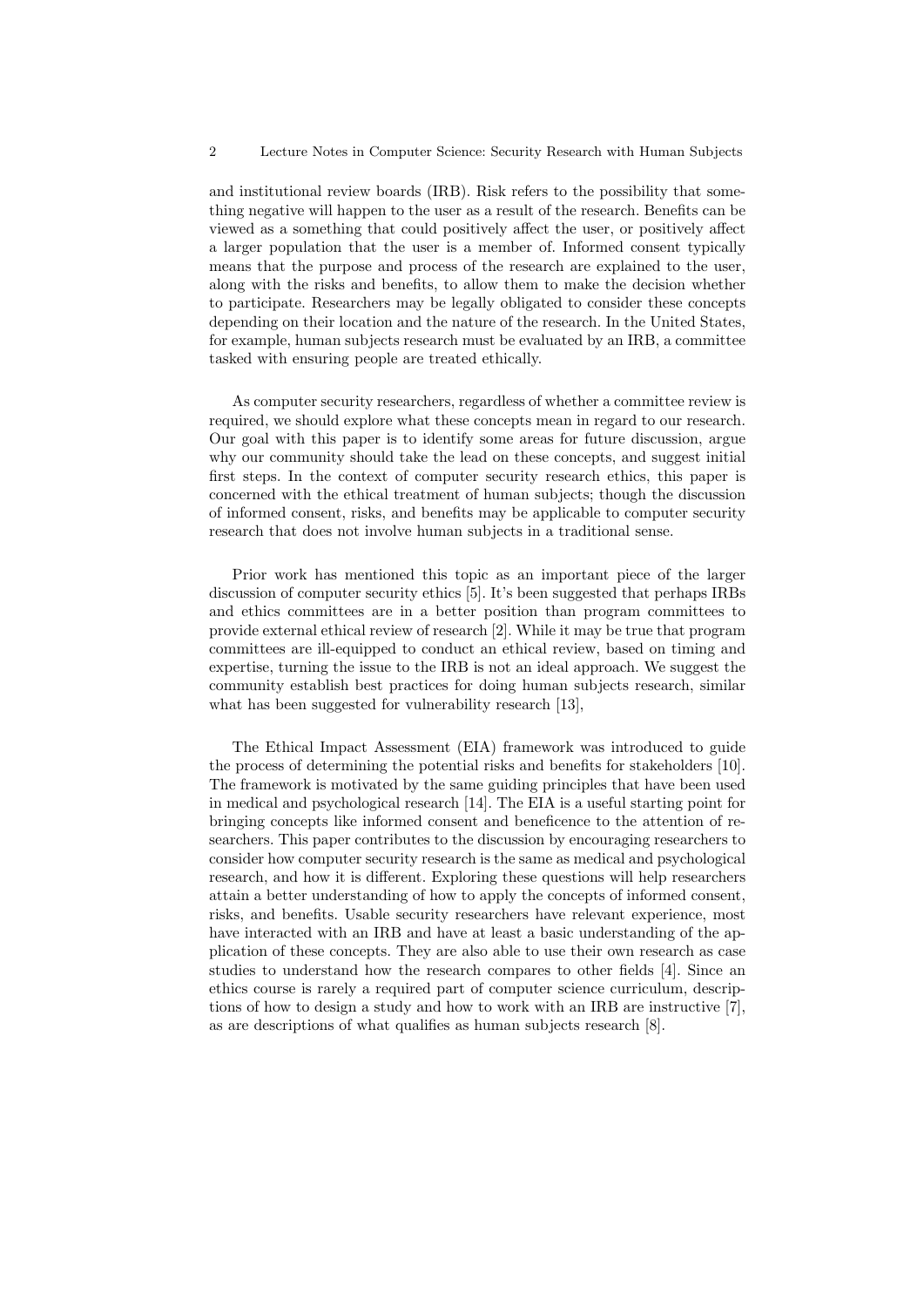# 2 Computer Security Research with Human Subjects

As researchers it is in our best interests to determine how risks, benefits, and informed consent apply to our research. We have the deepest knowledge of the area, however, may not have sufficient experience in applied ethics to immediately determine suitable guidelines. We ought to leverage other fields when possible, since this is an issue for other disciplines as well. A step toward achieving this goal is to understand how our research compares to other fields.

To continue the discussion of computer security research with human subjects we ought to compare and contrast our field with medical and behavioral research, the two primary fields of human subjects research. To give a few examples of how our research may differ, in our research there may be the need to collect large amounts of potentially sensitive data, observe login credentials, actively attack the subject, or obfuscate the true purpose of the study [4]. It is reasonable to ask whether our research is different in practice, since many of these examples appear to be quite similar to medical or psychology research. A question that ought to be addressed directly.

Ethics committees and IRBs are tasked with protecting the welfare of human subjects, this includes evaluating whether subjects are sufficiently informed of the risks and benefits of the research, whether the potential risks have been minimized as much as possible, and if expected benefits outweigh the potential risks. Additional factors are considered, but these represent most of the largest concerns. Given that this is an area of expertise for IRB members, but not necessarily for researchers, why would we suggest our community take an active role in discussing how these terms apply to our research? IRBs clearly have expertise in areas that security researchers do not, but it would be a mistake to rely on the existing structure to be the primary source of ethical guidance.

We should look beyond the IRB because, we conjecture, few IRBs have a member with sufficient technical expertise to thoroughly review computer security research. IRBs have deep roots in medical research, other fields that conduct human subjects research have a history of attempting to distinguish themselves from medical research [9, 16]. Many institutions have responded by creating a non-medical IRB. However, given the nascency of security research with human subjects, and the wide array of expertise IRBs are expected to have, it's unclear how many IRBs have adapted their membership to include the necessary expertise.

### 2.1 Risks

Determining the continuum of risks that may be present in computer security human subjects research is critical, and may benefit ethical decision making for other areas as well. Comprehension of the risks involved is an essential part of IRB review, and is also essential to the primary schools of ethics, consequentialism and deontological. Due to the medical origins of regulations guiding human subjects research, behavioral science researchers have aimed to distinguish themselves from biomedical researchers. Behavioral researchers have asserted that the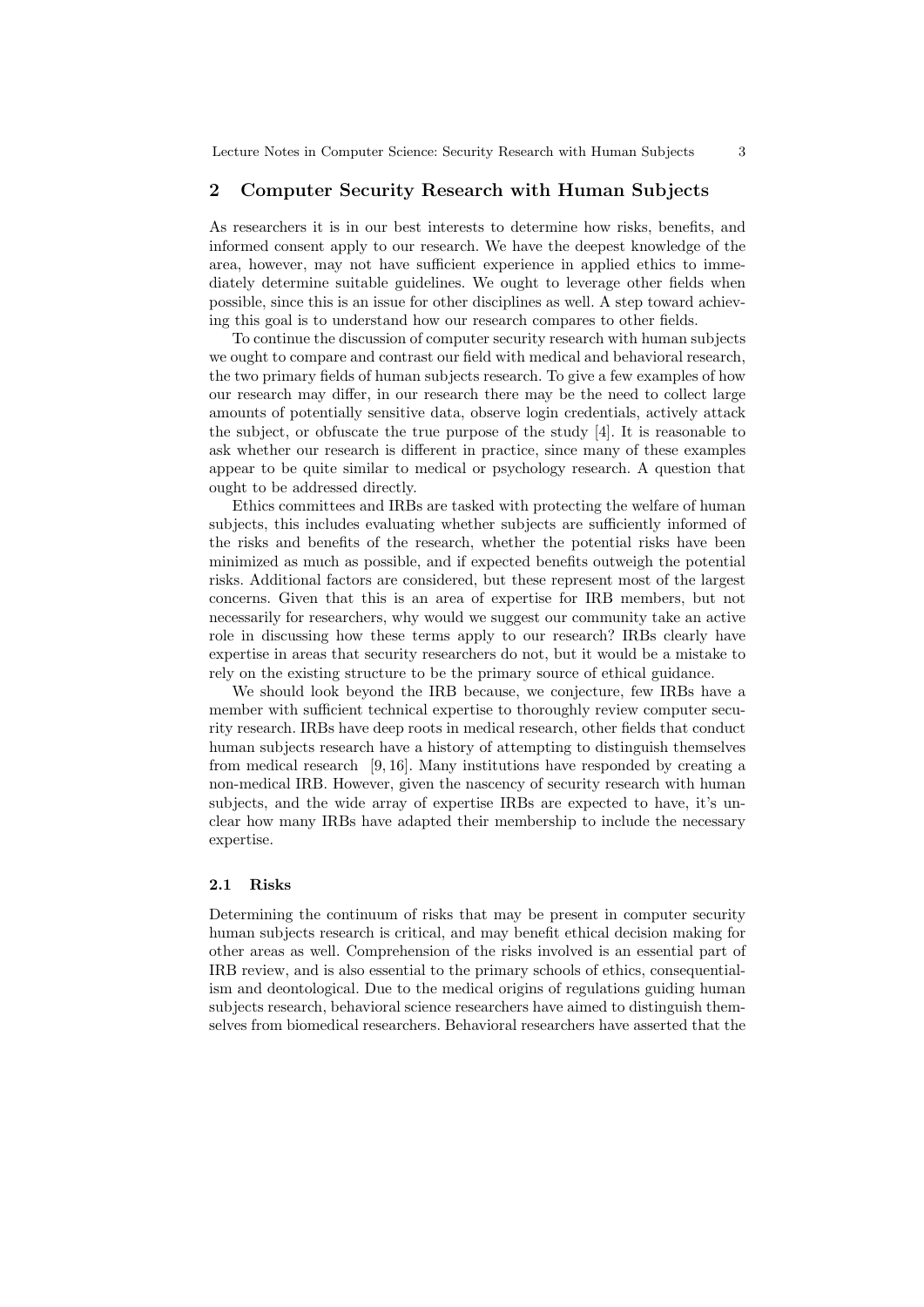risks involved in their studies tend to be qualitative, compared to the physical nature of biomedical research [12]. The types of risks include physical, psychological, social, economic, legal, and dignity [15]. Computer security research is more like behavioral research in the sense that the risks typically aren't physical, and can be difficult to quantify and to describe.

In order to set forth a continuum of risks, we need to understand the extremes: what are the characteristics of research that involves minimal risk, and what are the characteristics of research the poses the greatest risks?

### 2.2 Benefits

Expected benefits of the research ought to be considered in terms of the human who directly participated, as well as the potential benefits to the general users. In medical research, the participants may benefit from participating in a clinical trial for a condition they have, especially when effective treatment is not otherwise available. The direct benefit of psychology research sometimes includes a better understanding of oneself. Computer security studies seem to be more aligned with psychology research, where self-education can be a major benefit of participation. However, the benefit of knowing more about computer security may prove to be quite useful, like when knowledge such as how to avoid a phishing attack can be imparted [11].

# 2.3 Informed Consent

Informed consent has two primary facets, the first is that the participant is presented with the potential risks and benefits of participation, the second is that the participant is given an opportunity to decide whether to participate. Important differences may exist for our field with the first aspect. Empirical studies have shown that the typical user has an incorrect mental model of basic security primitives [17], and the execution of common attacks like phishing. If they are asked to install monitoring software on their personal device, can they be expected to properly evaluate the risks of participating unless the potential risk is very clearly explained in layman terms? IRB review evaluates whether the consent form is understandable to potential subjects, how do we ensure that both parties comprehend the necessary details? Is a text-based consent form effective? Researchers from other fields have attempted to evaluate the effectiveness of various mediums [1]. In some cases it may be useful to engage in a conversation where the researcher explains key ideas and the participant can ask questions, or to include a brief quiz to gauge comprehension [6].

In some cases disclosing the research purpose in the consent form may threaten the validity of the results. For example, if a researcher plans to study how users respond to an attack, or measure a user's security mindedness, revealing the purpose of the study will influence the participant's behavior. To avoid this researchers can request a waiver of informed consent, or obfuscate the true purpose of the study. Obtaining a waiver typically requires demonstrating that the potential risks are minimal and that other study designs will not suffice. If IRB review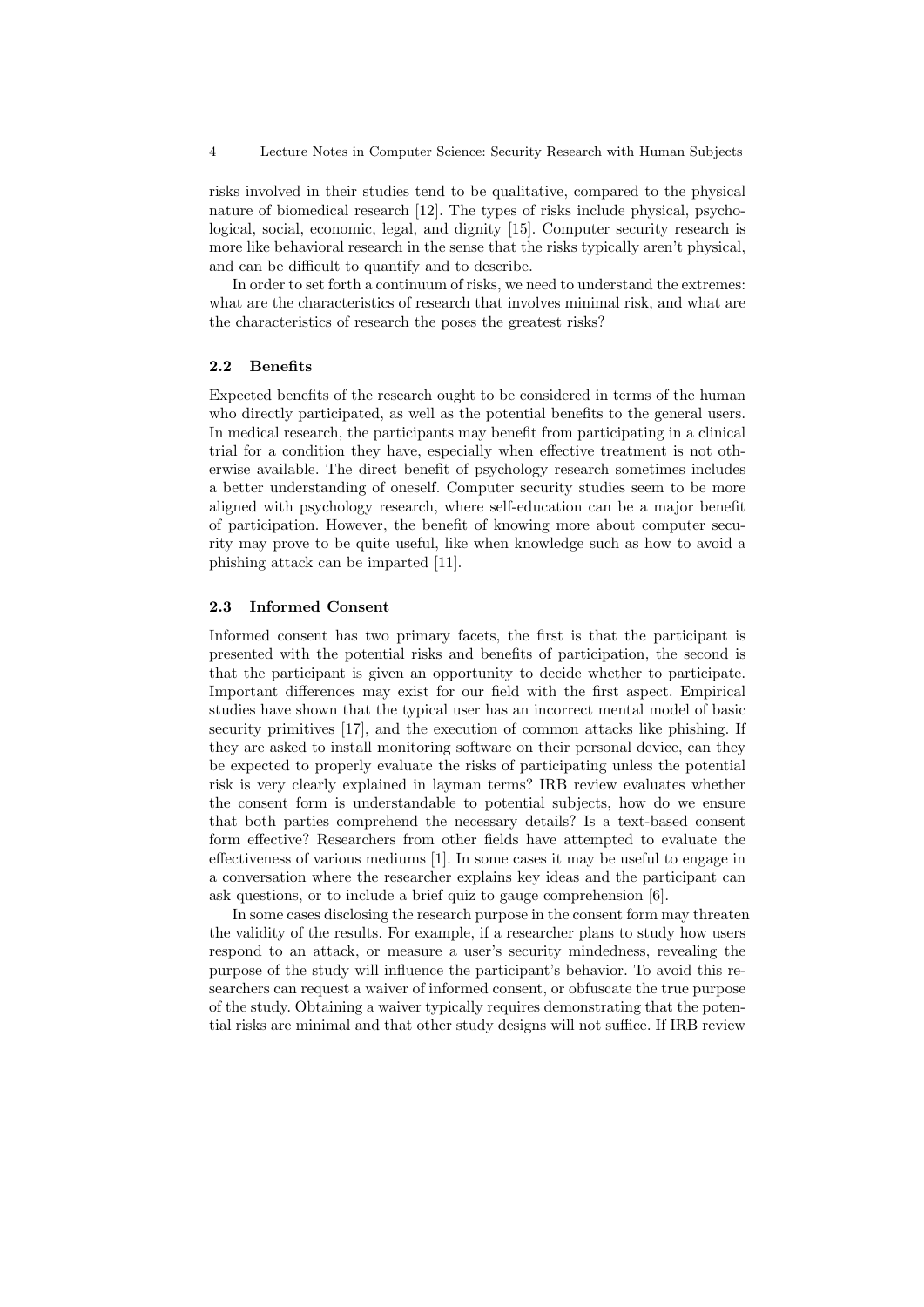is required, the IRB will sometimes request that participants are debriefed once the study is completed, this can serve as a tool to reduce the perceived risks and to ensure the participants questions are answered.

Debriefing takes place after the person has completed the study, it is an opportunity for the researcher and subject to discuss the study and perhaps the true nature of the study. A waiver for debriefing can be granted if revealing the true research protocol may cause the participant distress, and there is minimal risk involved [7]. In our field, debriefing can be an opportune time to increase the benefits of participation by providing the participant with security education. Particularly when participants are being attacked or are answering questions related to their security knowledge and practices. However, it can be difficult to design an effective debriefing message, especially when users participate remotely and are not present in person. Depending on the research topic, the researcher may be in the position to give advice that is known to be effective [11], or they may feel debriefing will raise more concerns than it is able to effectively address thus causing unnecessary distress to participants [7]. It would be useful to have guidelines to help a researcher decide when each technique is appropriate or desirable, perhaps it depends on the amount of risk involved.

# 3 Moving Forward

This paper raises more issues than it addresses; in this section we will suggest ways that the community can make progress in this area. The first of which is to continue identifying the similarities and differences between our field and fields that have a history of conducting human subjects research. This includes working toward an understanding of the continuums of risks and benefits.

We recommend empirically evaluating our suspicion that most IRBs are unprepared to review research protocols in our field. This conjecture was formed based on our knowledge of IRB membership, the nascency of security research involving human subjects, and the technical nature of some protocols. A better understanding of the expertise and backgrounds of IRB members, and a survey of their level of comfort reviewing various types of protocols would be useful. The study design could be modeled after Buchanan and Hvizdak's evaluation of IRB concerns with research conducted via the Internet [3]. Additional data that could be collected include measuring IRB experience with reviewing computer security research, the number of protocols computer science departments submit each year, and when the first was submitted. It would also be useful to collect data on the sort of questions that arise when reviewing computer security protocols.

Our community could form a community of researchers who have experience with ethics or the IRB process. Researchers could consult with this board during the early stages of the research, and IRBs could also consult with the committee when they need external assistance for the review of a protocol.<sup>1</sup>

 $1$  IRB membership 45 CFR 46.107 (2009).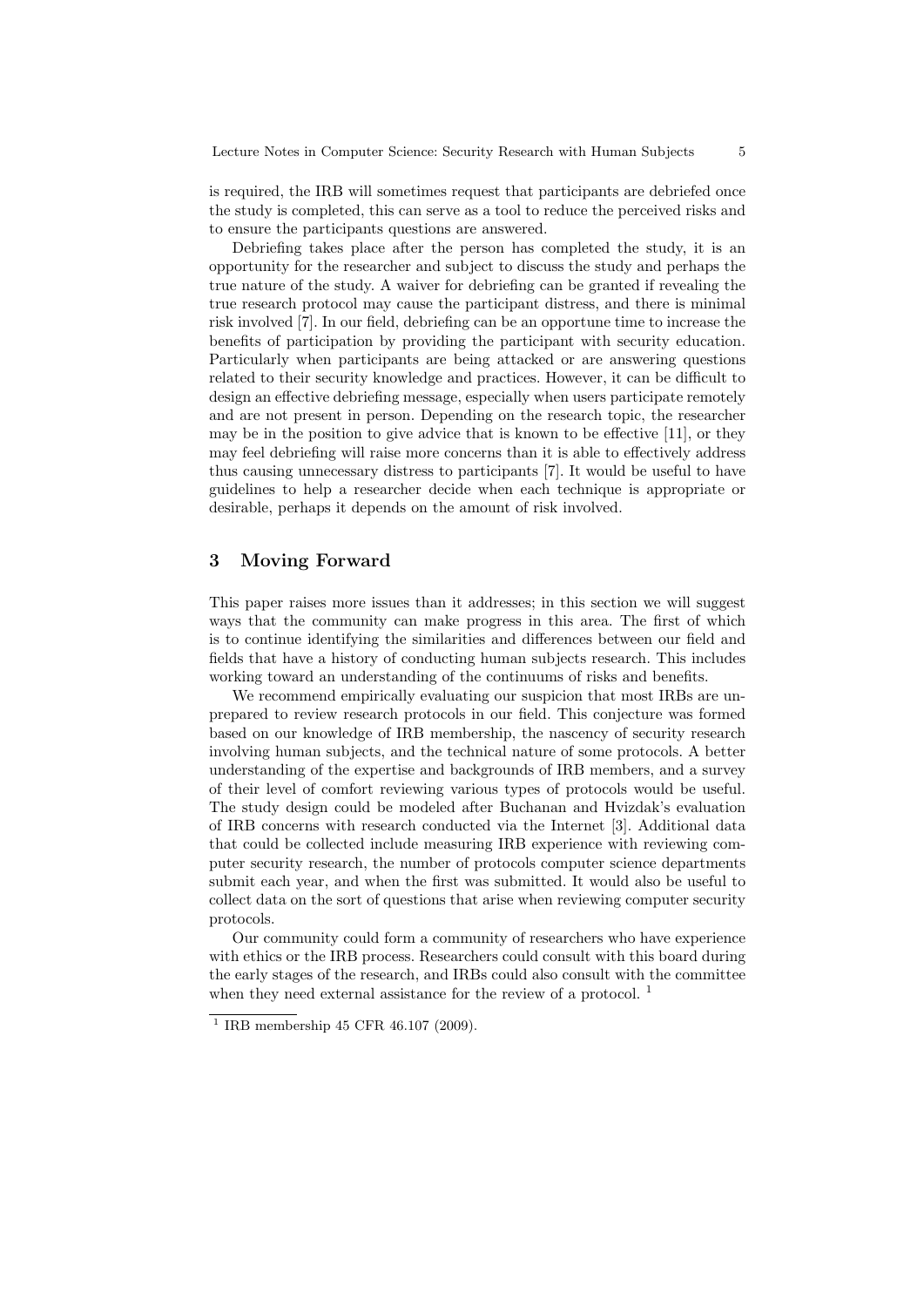Perhaps we need a repository of IRB protocols or study methodologies to encourage the discussion of ethical decision making. This could increase expertise by allowing researchers to gain an understanding of the tradeoffs that were made during the initial stages of the research. Researchers could also describe any IRB concerns that arose, and how they were addressed.

# 4 Conclusion

We suggest that it is our community's responsibility to explore concepts such as informed consent, risk, and benefits as they pertain to our research. We selected these concepts as the focus of this early discussion because of the important role they play in the IRB review process and because they are the concepts where our research may diverge from other fields. We assign the task to our community because the alternative is to wait for an outside body to impose regulations. The expertise of IRBs and their members will serve as a useful guide, but we must use our intimate knowledge of the domain to ensure the necessary concepts are satisfactorily explored. Much of this paper is dedicated to research with human subjects, however, an understanding of the risks and benefits associated with this research may benefit the larger discussion of computer security ethics.

The recommended directions for moving forward will advance the discussion and lead to a better understanding of the issues at hand. In this paper we introduce a preliminary set of concerns, and suggest possible next steps. We should continue to explore best practices for our field to ensure the ethical design of research methodologies, borrowing from fields where similarities can be found and identifying pertinent differences.

Acknowledgments. The authors would like to thank the anonymous reviewers for their feedback. This work was supported by the NSF through Grant CNS-09- 14845. Any opinions, findings, conclusions or recommendations expressed herein are those of the authors, and do not necessarily reflect those of the US Government or the NSF.

# References

- 1. Agre, P., Campbell, F.A., Goldman, B.D., *et. al*: Improving informed consent: The medium is not the message. IRB: Ethics and Human Research 25(5), S11 – S19 (Sep – Oct 2003)
- 2. Allman, M.: What ought a program committee to do? In: WOWCS'08: Proceedings of the conference on Organizing Workshops, Conferences, and Symposia for Computer Systems. pp. 1–5. USENIX Association, Berkeley, CA, USA (2008)
- 3. Buchanan, E.A., Hvizdak, E.E.: Online survey tools: Ethical and methodological concerns of human research ethics committees. Journal of Empirical Research on Human Research Ethics: An International Journal 4(2), 37 – 48 (June 2009)
- 4. Cranor, L.: Ethical concerns in computer security and privacy research involving human subjects. In: FC. pp. 247–249. LNCS, Springer Berlin / Heidelberg (2010)